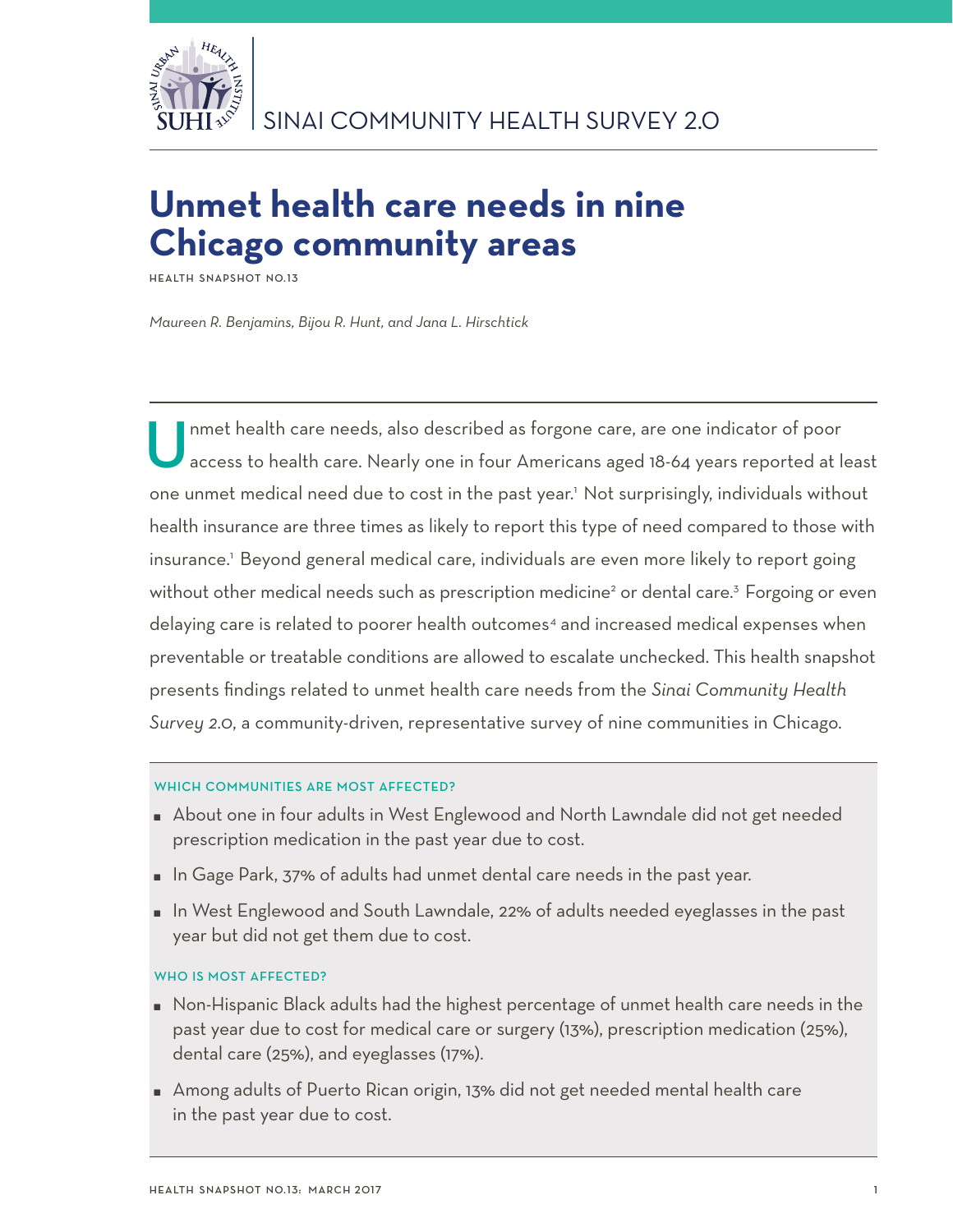



*Sampled West Town community area west of Western Avenue only No national comparison data available* 

prevalence (standard error)

- The percentage of adults who did not get needed medical care or surgery in the past year due to cost ranged from a high of 16% in Gage Park to a low of 6% in North Lawndale.
- About one in six adults in Gage Park did not get needed medical care or surgery in the past year due to cost.

## Figure 2: **Percent who did not get needed medical care or surgery in past year due to cost by race/ethnicity**



*No national comparison data available Rao-Scott Chi-Square p-value = 0.0593*

- The percentage of adults who did not get needed medical care or surgery in the past year due to cost was highest for non-Hispanic Black adults (13%) and lowest for adults of Mexican or Puerto Rican origin (6%). These differences were not statistically significant.
- About one in eight non-Hispanic Black adults did not get needed medical care or surgery in the past year due to cost.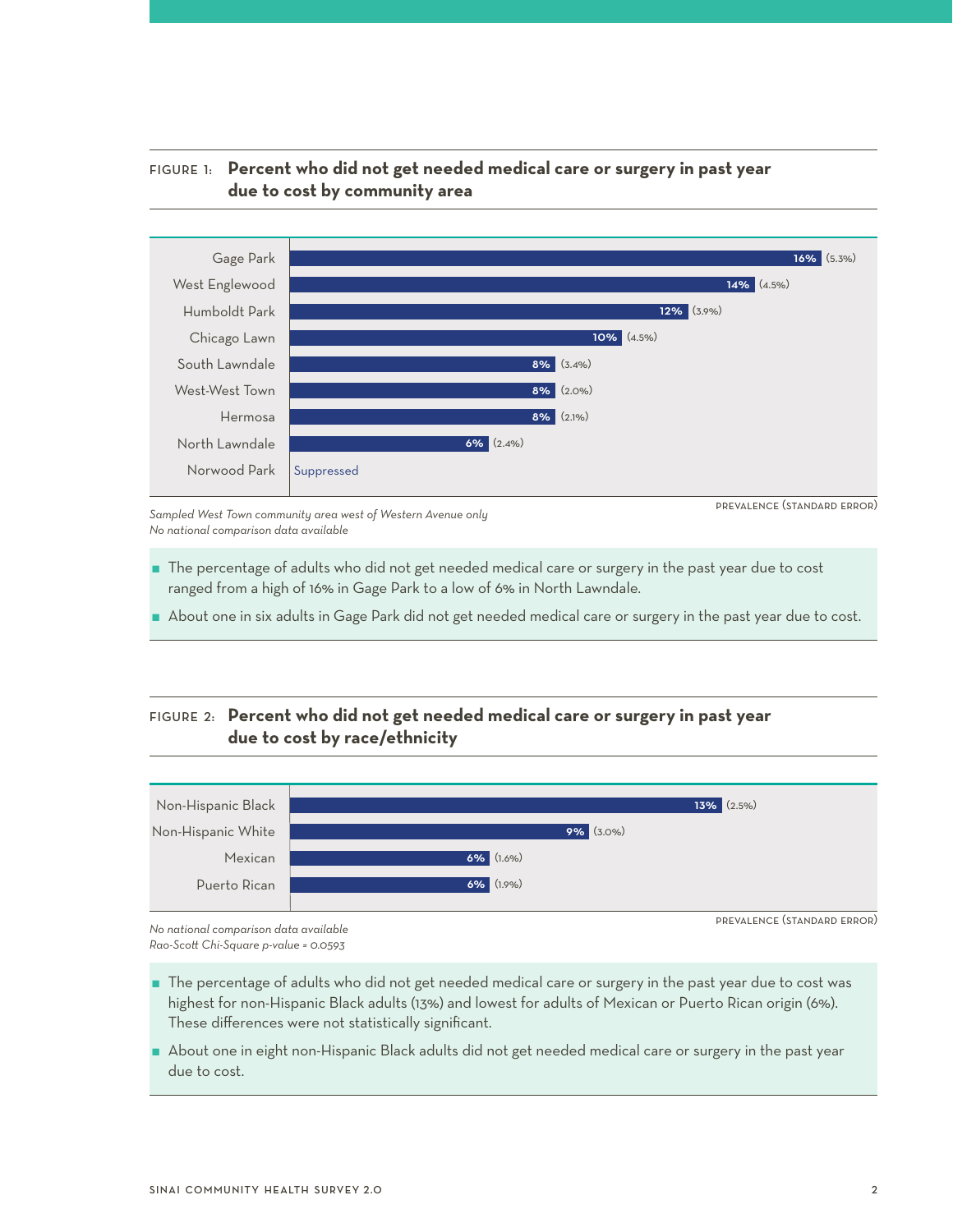## Figure 3: **Percent who did not get needed prescriptions, dental care, or eyeglasses in past year due to cost by community area**



*Sampled West Town community area west of Western Avenue only No national comparison data available*

prevalence (standard error)

- The percentage of adults who did not get needed prescription medication in the past year due to cost ranged from a high of 28% in West Englewood to a low of 10% in South Lawndale and Hermosa.
- Gage Park had the highest percentage of adults who did not get needed dental care in the past year due to cost (37%), while Norwood Park had the lowest (5%).
- The percentage of adults who did not get needed eyeglasses in the past year due to cost ranged from a high of 22% in West Englewood and South Lawndale to a low of 9% in west-West Town and Chicago Lawn.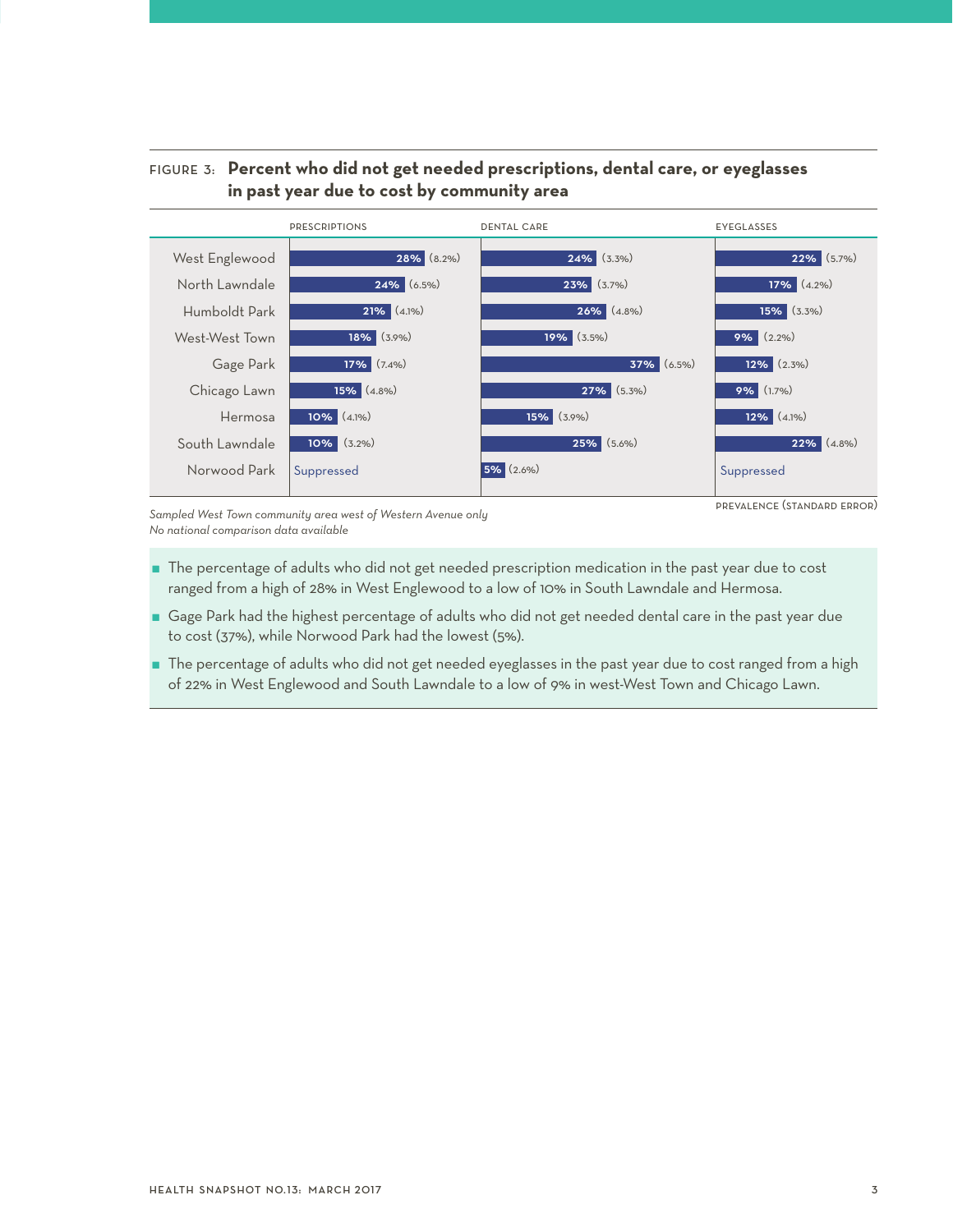## Figure 4: **Percent who did not get needed prescriptions, dental care, or eyeglasses in past year due to cost by race/ethnicity**

| <b>PRESCRIPTIONS</b> |                 | <b>DENTAL CARE</b> | EYEGLASSES       |  |
|----------------------|-----------------|--------------------|------------------|--|
| Non-Hispanic Black   | $25\%$ (3.4%)   | 25% (2.8%)         | $17\%$ $(2.7\%)$ |  |
| Puerto Rican         | $22\%$ (6.3%)   | $20\%$ (6.0%)      | $12\%$ (5.3%)    |  |
| Mexican              | $11\%$ (2.1%)   | $23\%$ (2.8%)      | $13\%$ (2.0%)    |  |
| Non-Hispanic White   | $8\%$ $(2.6\%)$ | $13\%$ (3.3%)      | $4\%$ (1.2%)     |  |
|                      |                 |                    |                  |  |

*No national comparison data available*

*Rao-Scott Chi-Square p-value = 0.0001 (prescriptions); p = 0.0819 (dental care); p = 0.0086 (eyeglasses)*

- There was a statistically significant difference in the percentage of adults who did not get needed prescription medication in the past year due to cost by race/ethnic group, which was highest for non-Hispanic Black adults (25%) and lowest for non-Hispanic White adults (8%).
- The percentage of adults who did not get needed dental care in the past year due to cost was highest for non-Hispanic Black adults (25%) and lowest for non-Hispanic White adults (13%). These differences were not statistically significant.
- There was a statistically significant difference in the percentage of adults who did not get needed eyeglasses in the past year due to cost by race/ethnic group, which was highest for non-Hispanic Black adults (17%) and lowest for non-Hispanic White adults (4%).

prevalence (standard error)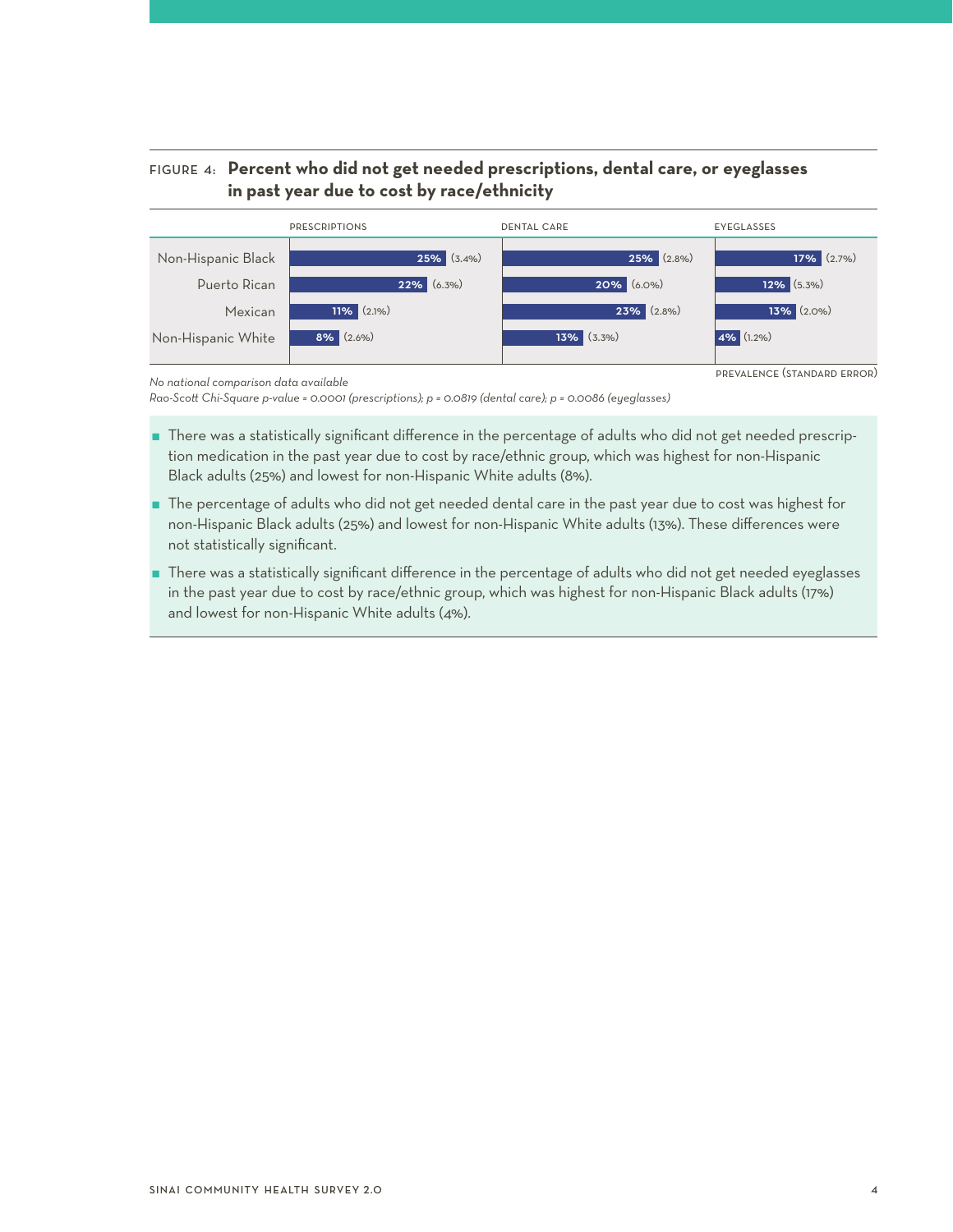### Figure 5: **Percent who did not get needed mental health care in past year due to cost by community area**



*Sampled West Town community area west of Western Avenue only No national comparison data available* 

prevalence (standard error)

- The percentage of adults who did not get needed mental health care in the past year due to cost ranged from a high of 13% in Humboldt Park to a low of 2% in Chicago Lawn.
- About one in eight adults in Humboldt Park did not get needed mental health care in the past year due to cost.

## Figure 6: **Percent who did not get needed mental health care in past year due to cost by race/ethnicity**



*No national comparison data available Rao-Scott Chi-Square p-value = 0.2285*

 The percentage of adults who did not get needed mental health care in the past year due to cost was highest for adults of Puerto Rican origin (13%) and lowest for adults of Mexican origin (4%). These differences were not statistically significant.